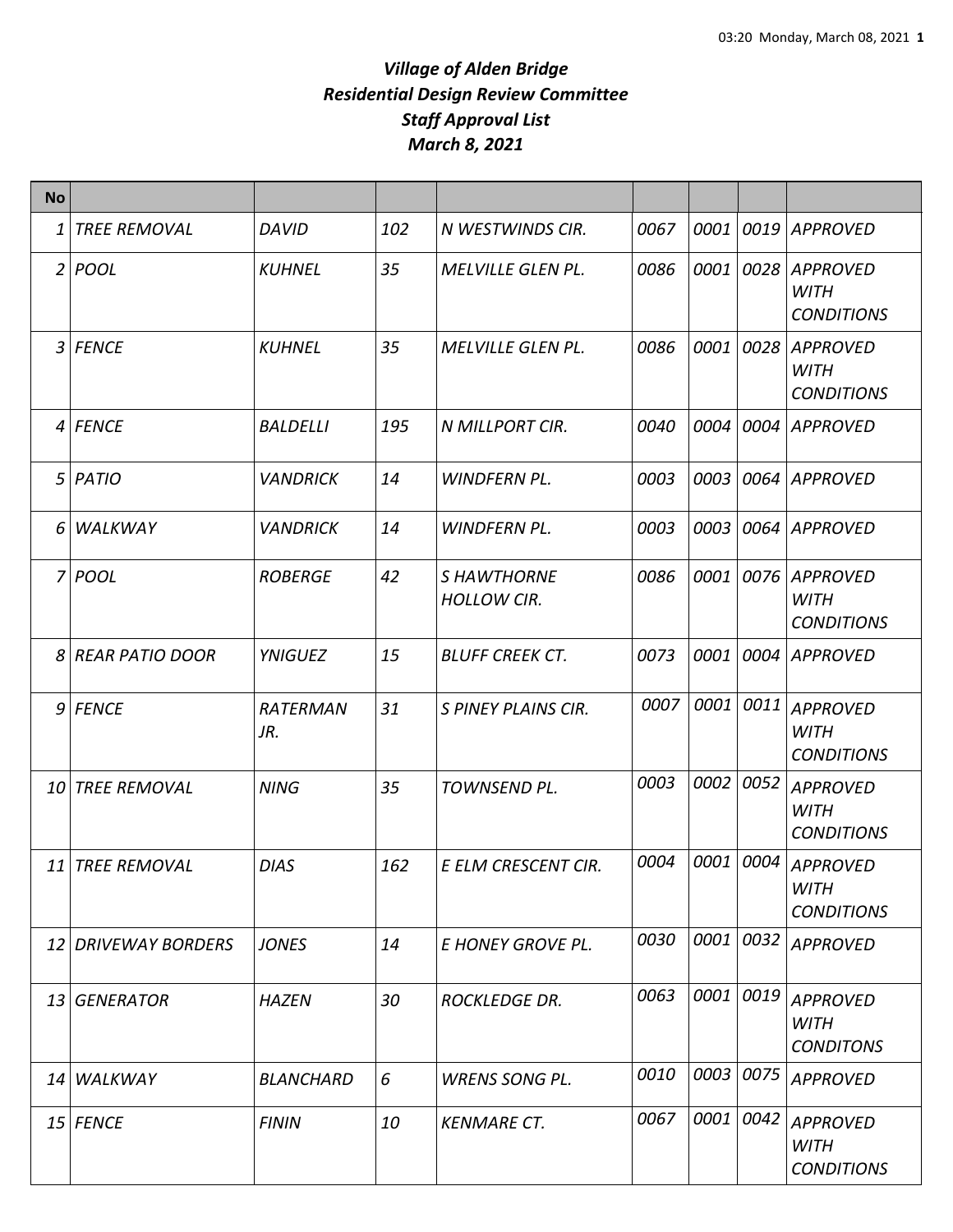| <b>No</b> |                     |                                       |    |                             |      |      |      |                                                     |
|-----------|---------------------|---------------------------------------|----|-----------------------------|------|------|------|-----------------------------------------------------|
|           | 16 FENCE            | <b>SELZER</b>                         | 3  | <b>EMPIRE FOREST PL.</b>    | 0046 | 0001 | 0021 | <b>APPROVED</b><br><b>WITH</b><br><b>CONDITIONS</b> |
|           | 17 COLOR            | <b>MORLANDO</b>                       | 11 | <b>MELVILLE GLEN DR.</b>    | 0086 | 0001 | 0022 | <b>APPROVED</b>                                     |
|           | 18 FENCE            | <b>FREEMAN</b>                        | 79 | S CLOVERGAGATE CIR.         | 0054 | 0002 | 0009 | <b>APPROVED</b><br><b>WITH</b><br><b>CONDITIONS</b> |
|           | 19 SLIDING DOORS    | <b>BANNISTER</b>                      | 14 | N PLUM CREST CIR.           | 0064 | 0001 | 0039 | <b>APPROVED</b><br><b>WITH</b><br><b>CONDITIONS</b> |
|           | $20$ ROOF           | <b>BELL</b>                           | 10 | <b>VALLEY MEAD PL.</b>      | 0076 | 0001 | 0044 | <b>APPROVED</b>                                     |
|           | 21 FENCE            | <b>HAAS</b>                           | 18 | <b>SLACE ARBOR DR.</b>      | 0010 | 0003 |      | 0047 APPROVED                                       |
|           | 22 SIDING           | <b>FRAZIER</b>                        | 22 | <b>BUTTERFLY BRANCH PL.</b> | 0052 | 0002 |      | 0051 APPROVED                                       |
|           | $23$ ROOF           | <b>STAUDT III</b>                     | 27 | <b>PADDOCK PINES PL.</b>    | 0028 | 0001 | 0035 | <b>APPROVED</b>                                     |
|           | 24 GENERATOR        | <b>PARKER</b>                         | 30 | <b>S MANORCLIFF PL.</b>     | 0063 | 0001 |      | 0001 APPROVED<br><b>WITH</b><br><b>CONDITIONS</b>   |
| 25        | <b>TREE REMOVAL</b> | <b>KRAUSE</b>                         | 34 | <b>ENDOR FOREST PL.</b>     | 0077 | 0001 | 0025 | <b>APPROVED</b>                                     |
|           | 26 FENCE            | <b>MCLELLAN</b>                       | 34 | <b>STAYLOR POINT DR.</b>    | 0013 | 0001 | 0023 | <b>APPROVED</b><br><b>WITH</b><br><b>CONDITIONS</b> |
|           | 27 GENERATOR        | <b>HURST</b>                          | 22 | SILKBAY PL.                 | 0030 | 0001 |      | 0056 APPROVED<br><b>WITH</b><br><b>CONDITIONS</b>   |
|           | 28 WINDOWS          | <b>GRIMMER</b><br><b>LIVING TRUST</b> | 10 | <b>CINNAMON TEAL PL.</b>    | 0001 | 0003 |      | 0003 APPROVED                                       |
|           | 29 FENCE            | YARTYM                                | 59 | <b>MILLPORT DR.</b>         | 0040 | 0001 |      | 0054 APPROVED                                       |
|           | 30 TREE REMOVAL     | <b>MAGALSKI</b>                       | 54 | N GREENVINE CIR.            | 0037 | 0002 |      | 0045 APPROVED                                       |
|           | 31 FRONT DOOR COLOR | <b>WILLIAMS</b>                       | 10 | SENTINEL PL.                | 0004 | 0002 | 0012 | <b>APPROVED</b>                                     |
|           | 32 GENERATOR        | <b>FERGUSON</b><br><b>WILLIAMS</b>    | 63 | N VERANDA RIDGE DR.         | 0069 | 0001 |      | 0042 APPROVED<br><b>WITH</b><br><b>CONDITIONS</b>   |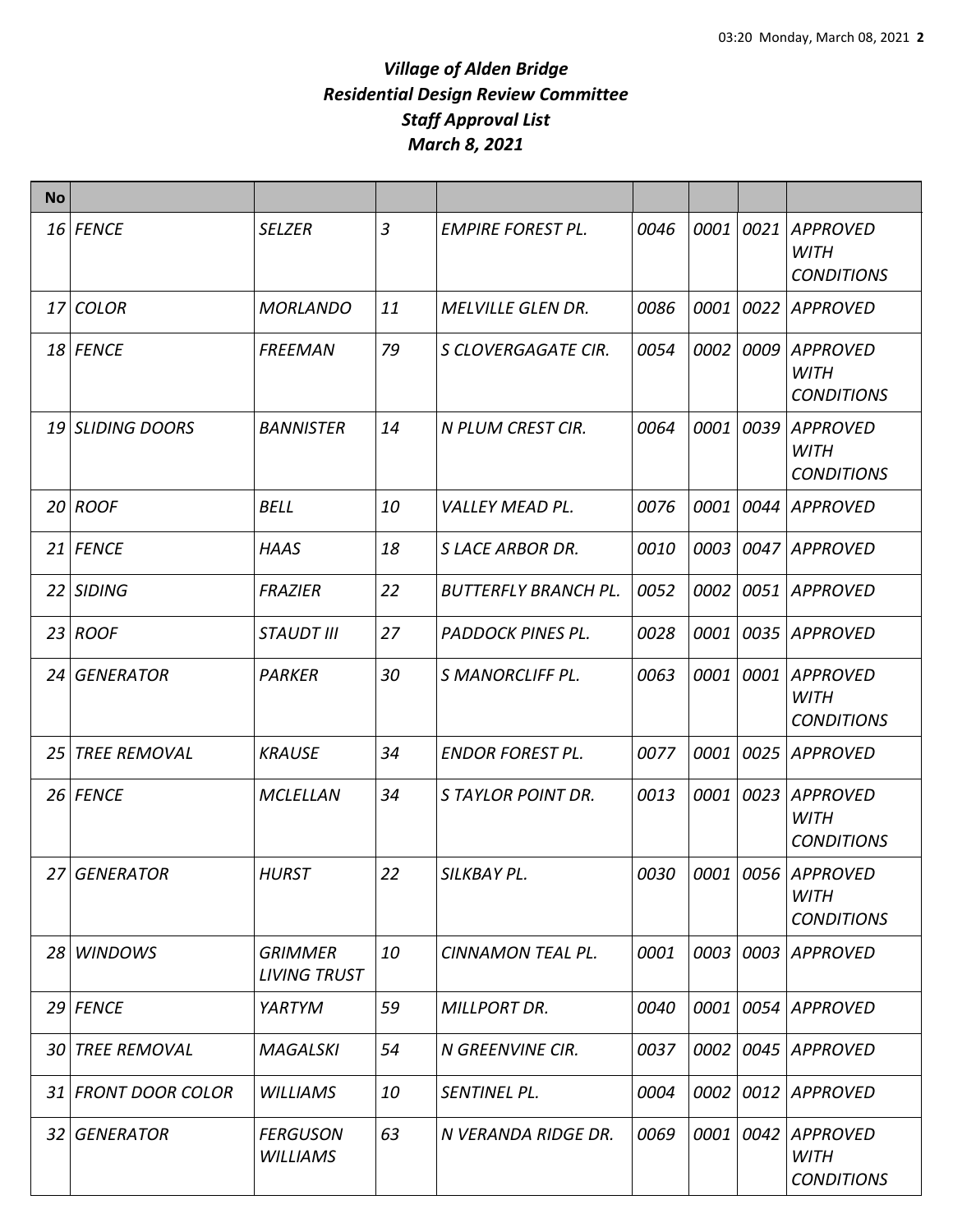| <b>No</b> |                     |                                                     |                |                             |      |             |      |                                                     |
|-----------|---------------------|-----------------------------------------------------|----------------|-----------------------------|------|-------------|------|-----------------------------------------------------|
|           | $33$ PATIO          | <b>ROMER</b>                                        | 10             | <b>TEAK MILL PL.</b>        | 0040 | <i>0001</i> |      | 0013 APPROVED                                       |
|           | 34 FENCE            | SAAVEDRA JR.                                        | 18             | E STERLING POND CIR.        | 0003 | 0003        |      | 0005 APPROVED                                       |
|           | 35 FENCE            | <b>SHERLOCK</b>                                     | 87             | S MILLPORT CIR.             | 0040 | 0001        | 0061 | <b>APPROVED</b><br><b>WITH</b><br><b>CONDITIONS</b> |
|           | 36 GENERATOR        | <b>CLIFFTON</b><br>KALIBJIAN<br><b>LIVING TRUST</b> | 114            | E WHISTLERS BEND CIR.       | 0081 | 0001        | 0012 | <b>APPROVED</b><br><b>WITH</b><br><b>CONDITIONS</b> |
|           | 37 WINDOWS          | <b>FRAZIER</b>                                      | 127            | <b>W STERLING POND CIR.</b> | 0003 | 0002        |      | 0034 APPROVED                                       |
|           | 38 GENERATOR        | <b>GARCIA</b>                                       | 113            | <b>SUMMER HAZE CT.</b>      | 0092 | 0001        | 0029 | <b>APPROVED</b><br>WITH<br><b>CONDITIONS</b>        |
|           | 39 ROOF             | <b>JUNDOS</b>                                       | 187            | <b>W SUNDANCE CIR.</b>      | 0059 | 0003        | 0006 | <b>APPROVED</b>                                     |
|           | 40 FENCE            | <b>CRYER</b>                                        | 15             | <b>POCKET FLOWER CR.</b>    | 0016 | 0001        | 0011 | <b>APPROVED</b><br><b>WITH</b><br><b>CONDITIONS</b> |
|           | $41$ PATIO          | <b>MAISEL</b>                                       | 46             | <b>HIDDEN MEADOW DR.</b>    | 0041 | 0002        | 0009 | APPROVED                                            |
|           | $42$ ROOF           | <b>TREVINO</b><br><b>ALARCON</b>                    | 15             | <b>HARPSTONE PL.</b>        | 0010 | 0003        |      | 0013 APPROVED                                       |
| 43        | <b>TREE REMOVAL</b> | <b>MCFADDEN</b>                                     | 46             | <b>WRENS SONG PL.</b>       | 0010 | 0003        | 0065 | <b>APPROVED</b>                                     |
|           | 44 TREE REMOVAL     | <b>SAIMS</b>                                        | 127            | E FAIRBRANCH CIR.           | 0044 | 0002        |      | 0001 APPROVED                                       |
|           | $45$ PATIO          | EARL                                                | 154            | <b>W BRISTOL OAK CIR.</b>   | 0011 |             |      | 0002 0009 APPROVED                                  |
|           | 46 DRIVEWAY         | EARL                                                | 154            | <b>W BRISTOL OAK CIR.</b>   | 0011 | 0002        |      | 0009 APPROVED                                       |
|           | 47 FENCE            | <b>WHITE</b>                                        | 15             | <b>EMPIRE FOREST PL.</b>    | 0046 | 0001        |      | 0024 APPROVED                                       |
|           | 48 ROOF             | <b>DIAZ</b><br><b>SCHOTBORGH</b>                    | 170            | S BROOKSEDGE CIR.           | 0058 | 0001        |      | 0018 APPROVED                                       |
|           | 49 ROOF             | <b>MAMTIMIN</b>                                     | 199            | <b>W SUNDANCE CIR.</b>      | 0059 | 0003        |      | 0003 APPROVED                                       |
|           | 50 GENERATOR        | <b>HUMKE</b>                                        | $\mathfrak{Z}$ | RILLWOOD PL.                | 0050 | 0002        | 0033 | <b>APPROVED</b><br><b>WITH</b><br><b>CONDITIONS</b> |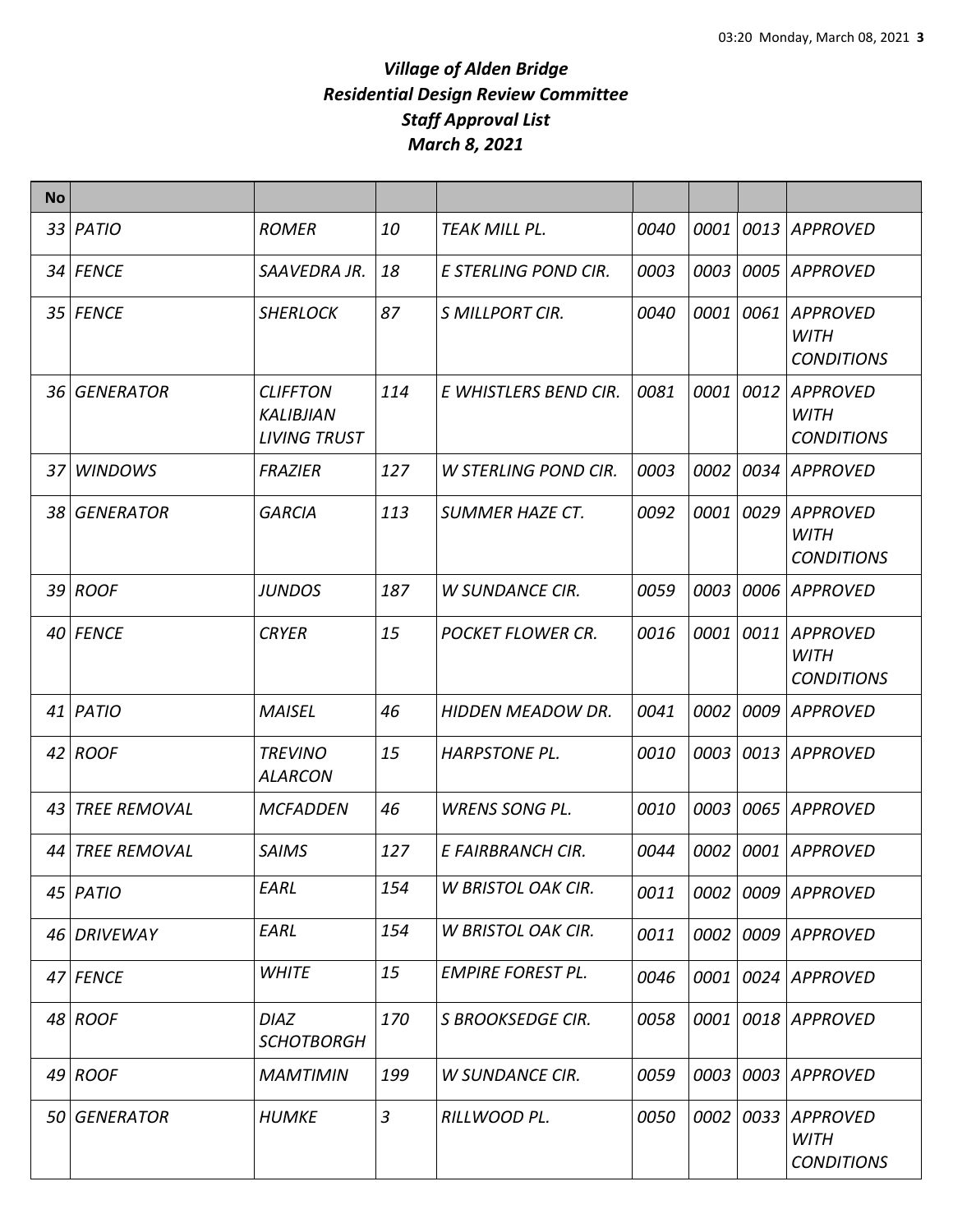| <b>No</b> |                     |                                             |                |                            |      |      |      |                                                     |
|-----------|---------------------|---------------------------------------------|----------------|----------------------------|------|------|------|-----------------------------------------------------|
|           | 51 FENCE            | <b>THOMSON</b>                              | 18             | <b>WEEPING SPRUCE CT.</b>  | 0084 | 0001 | 0016 | <b>APPROVED</b><br><b>WITH</b><br><b>CONDITIONS</b> |
|           | 52 SOLAR PANELS     | <b>WATKINS III</b>                          | 23             | <b>WATERMINT PL.</b>       | 0084 | 0001 | 0043 | <b>APPROVED</b><br><b>WITH</b><br><b>CONDITIONS</b> |
|           | 53 FENCE            | <b>TREVINO</b><br><b>ALARCON</b>            | 15             | <b>HAPRSTONE PL.</b>       | 0010 | 0003 | 0013 | <b>APPROVED</b>                                     |
|           | 54 FENCE            | <b>JANETT</b><br>EVAGLEINA<br><b>JENKIN</b> | $\overline{2}$ | <b>KENMARE CT.</b>         | 0067 | 0001 | 0044 | <b>APPROVED</b>                                     |
| 55        | <b>COLOR</b>        | <b>ROBERT B</b><br>YOUNG                    | 23             | <b>IVY GARDEN ST.</b>      | 0055 | 0003 | 0021 | <b>APPROVED</b>                                     |
|           | 56 ROOF             | <b>HAROLD LEE</b><br><b>POWELL JR</b>       | 26             | <b>GLENTRACE CIR.</b>      | 0056 | 0001 | 0020 | <b>APPROVED</b>                                     |
| 57        | <b>TREE REMOVAL</b> | <b>TRACY K</b><br><b>DORSETT III</b>        | 78             | S. CRISP MORNING CIR.      | 0093 | 0003 | 0012 | <b>APPROVED</b><br><b>WITH</b><br><b>CONDITIONS</b> |
| 58        | <b>TREE REMOVAL</b> | <b>MARK A MOSS</b>                          | 194            | W. STERLING POND CIR.      | 0003 | 0003 | 0090 | <b>APPROVED</b><br><b>WITH</b><br><b>CONDTIONS</b>  |
|           | 59 HOME OFFICE      | <b>FUDICKAR JR.</b>                         | 94             | <b>N LINTON RIDGE CIR.</b> | 0034 | 0001 | 0013 | <b>APPROVED</b><br><b>WITH</b><br><b>CONDITIONS</b> |
|           | 60 POOL             | <b>MCGRATH</b>                              | 70             | W SIENNA PL.               | 0031 | 0001 | 0015 | <b>APPROVED</b><br><b>WITH</b><br><b>CONDITIONS</b> |
|           | $61$ FIRE PIT       | <b>MCGRATH</b>                              | 70             | W SIENNA PL.               | 0031 | 0001 | 0015 | <b>APPROVED</b><br><b>WITH</b><br><b>CONDITIONS</b> |
|           | 62 FENCE            | <b>BROOKS</b>                               | 62             | <b>TERRAGLEN DR.</b>       | 0002 | 0001 | 0039 | <b>APPROVED</b><br><b>WITH</b><br><b>CONDITIONS</b> |
|           | 63 PATIO            | <b>DE ARMOND</b>                            | 62             | <b>MILLPORT DR.</b>        | 0040 | 0004 | 0005 | <b>APPROVED</b>                                     |
|           | 64 PAVING           | <b>BASS</b>                                 | 54             | N GOLDENVINE CIR.          | 0065 | 0001 | 0040 | <b>APPROVED</b>                                     |
|           | 65 ROOF             | <b>BREDEHOFT</b>                            | 46             | <b>46 TRELLIS GATE ST.</b> | 0035 | 0001 | 0002 | <b>APPROVED</b>                                     |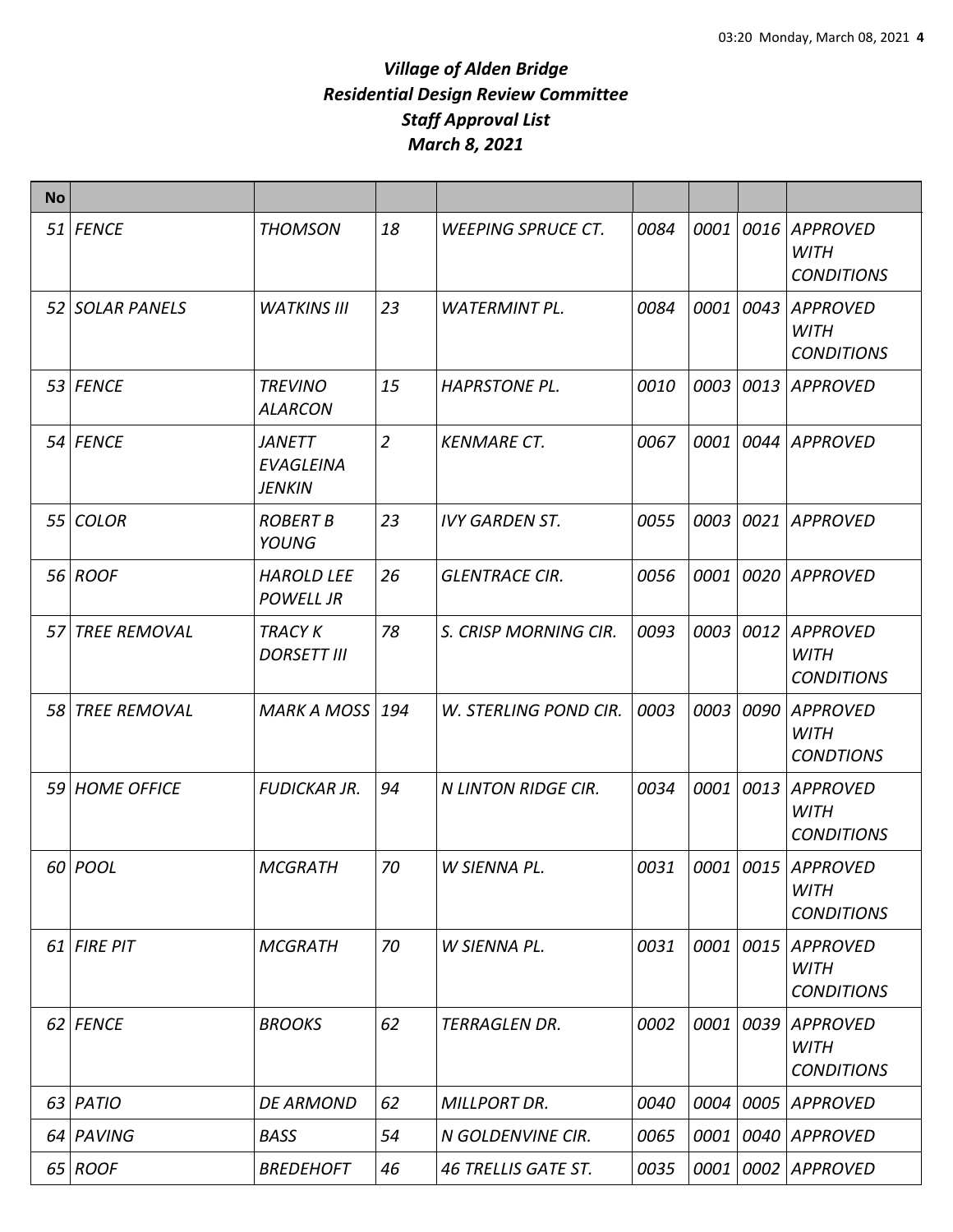| <b>No</b> |                          |                    |     |                                          |      |      |      |                                                     |
|-----------|--------------------------|--------------------|-----|------------------------------------------|------|------|------|-----------------------------------------------------|
|           | 66 FENCE                 | <b>DROMLEWIS</b>   | 23  | <b>SHADY POINT PL.</b>                   | 0001 | 0002 |      | 0037 APPROVED                                       |
| 67        | <b>DRIVEWAY WIDENING</b> | <b>THORPE</b>      | 30  | <b>CLOVERGATE CIR.</b>                   | 0054 | 0001 | 0023 | <b>APPROVED</b><br><b>WITH</b><br><b>CONDITIONS</b> |
|           | 68 FENCE                 | <b>SCARONE</b>     | 67  | N ACACIA PARK CIR.                       | 0028 | 0003 | 0004 | APPROVED                                            |
|           | 69 LIGHTS                | <b>OCONELL</b>     | 22  | WILD COLT PL.                            | 0009 | 0003 |      | 0027 APPROVED<br><b>WITH</b><br><b>CONDITIONS</b>   |
|           | 70 PERGOLA               | <b>FLOWERS JR.</b> | 35  | E GREEN GABLES CIR.                      | 0009 | 0001 | 0009 | <b>APPROVED</b><br><b>WITH</b><br><b>CONDITIONS</b> |
|           | 71 FENCE                 | <b>FLOWERS JR.</b> | 35  | E GREEN GABLES CIR.                      | 0009 | 0001 | 0009 | <b>APPROVED</b><br><b>WITH</b><br><b>CONDITIONS</b> |
|           | 72 PAVING                | <b>GAMIZ</b>       | 98  | N BETHANY BEND CIR.                      | 0036 | 0001 | 0018 | <b>APPROVED</b><br><b>WITH</b><br><b>CONDITIONS</b> |
| 73        | <b>DRIVEWAY BORDERS</b>  | <b>GAMIZ</b>       | 98  | N BETHANY BEND CIR.                      | 0036 | 0001 | 0018 | <b>APPROVED</b><br><b>WITH</b><br><b>CONTIIONS</b>  |
|           | 74 FENCE                 | <b>DOSS</b>        | 94  | <b>S HAWTHORNE</b><br><b>HOLLOW CIR.</b> | 0086 | 0001 | 0063 | APPROVED<br><b>WITH</b><br><b>CONDITIONS</b>        |
|           | 75 FENCE                 | <b>OSMAN</b>       | 219 | <b>W STEDHILL LOOP</b>                   | 0099 | 0002 | 0008 | <b>APPROVED</b><br><b>WITH</b><br><b>CONDITIONS</b> |
|           | 76 FENCE                 | <b>DONCHIG</b>     | 66  | <b>ACACIA PARK CIR.</b>                  | 0028 | 0005 |      | 0008 APPROVED                                       |
| 77        | PATIO                    | <b>CAPANO</b>      | 129 | SUMMERHAZE CT.                           | 0091 | 0001 | 0033 | <b>APPROVED</b><br><b>WITH</b><br><b>CONDITONS</b>  |
|           | 78 FENCE                 | <b>SIMPSON</b>     | 135 | <b>S BROOKSEDGE CIR.</b>                 | 0058 | 0003 |      | 0007 APPROVED                                       |
|           | 79 POOL                  | <b>ROBERTS</b>     | 170 | <b>E ELM CRESCENT</b>                    | 0004 | 0001 | 0002 | <b>APPROVED</b><br><b>WITH</b><br><b>CONDITIONS</b> |